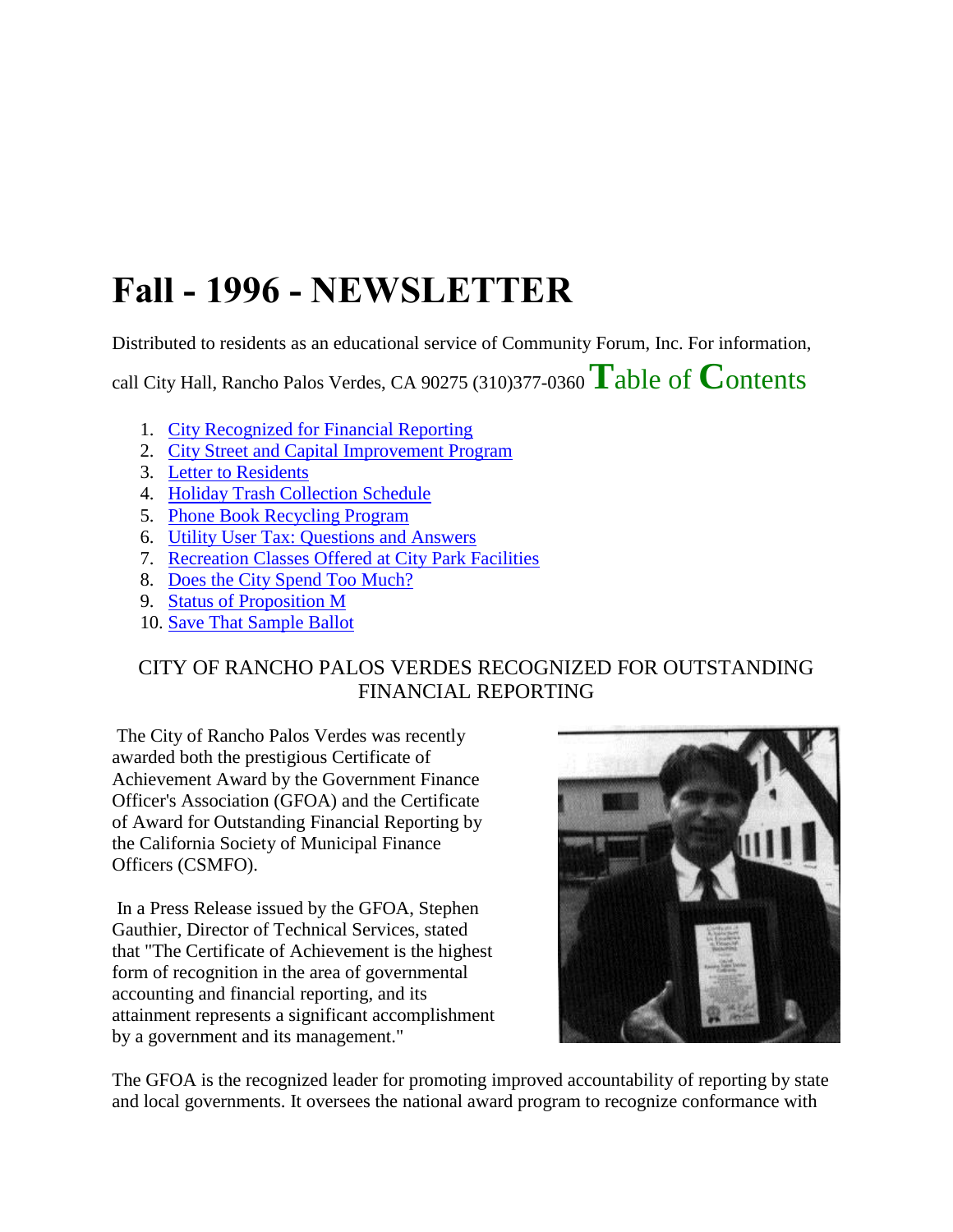the highest standards of report preparation, satisfying both generally accepted accounting principles and applicable legal requirements.

Likewise, the CSMFO demands the same conformance of meeting professional standards and criteria in reporting reflecting a high level of quality in the annual financial statements.

Rancho Palos Verdes has received these elite awards for last four years consecutively.

## **CITY STREET AND CAPITAL IMPROVEMENT PROGRAM**

Each year, the City adopts a Five-Year Capital Improvement Program which identifies needed street, drainage and facility improvements for the next five years. The plan, updated each year, serves as a resource guide for future capital improvement planning. The projects identified in the plan are funded through a variety of sources including state Gas Tax funds, federal roadway funds, developer fees, and County transportation funds. In addition, a majority of the street improvement program is funded through the City's General Fund.

The City has over 120 miles of streets. Maintenance of these streets is a major responsibility. Therefore, to assist the City in identifying which streets need improvements, the City prepares and maintains a Pavement Management Plan which assists in the development of a maintenance program for all City streets. This Pavement Management Plan is updated every three years to insure that the program reflects the current condition of the City's pavement. The plan describes various treatments such as sealing, overlay and reconstruction to occur at prescribed intervals over the estimated twenty-five year life of street pavement. Proper treatment can extend the life of pavement almost indefinitely.

Three years ago, 81% of Rancho Palos Verdes' streets were identified as deteriorated to the point where preventative maintenance, such as a seal coating with a slurry of sand and oil, was no longer effective. Since that time the City has been engaged in an aggressive program to overlay, rehabilitate and reconstruct the majority of its streets.

We are presently completing the third year of a ten year program to bring our streets back to a condition where a preventative maintenance program will sustain them. The cost of the ten year program is estimated at nearly \$15 million, or an average of \$1.5 million annually. Utility Users Taxes have been utilized to fund a large portion of the pavement management program; a loss of these funds will necessitate reconsideration of our current program which may result in a significant reduction in pavement maintenance expenditures or a reduction in the level of other City services.

# **A Letter to RPV Residents**

## **Dear Rancho Palos Verdes Resident:**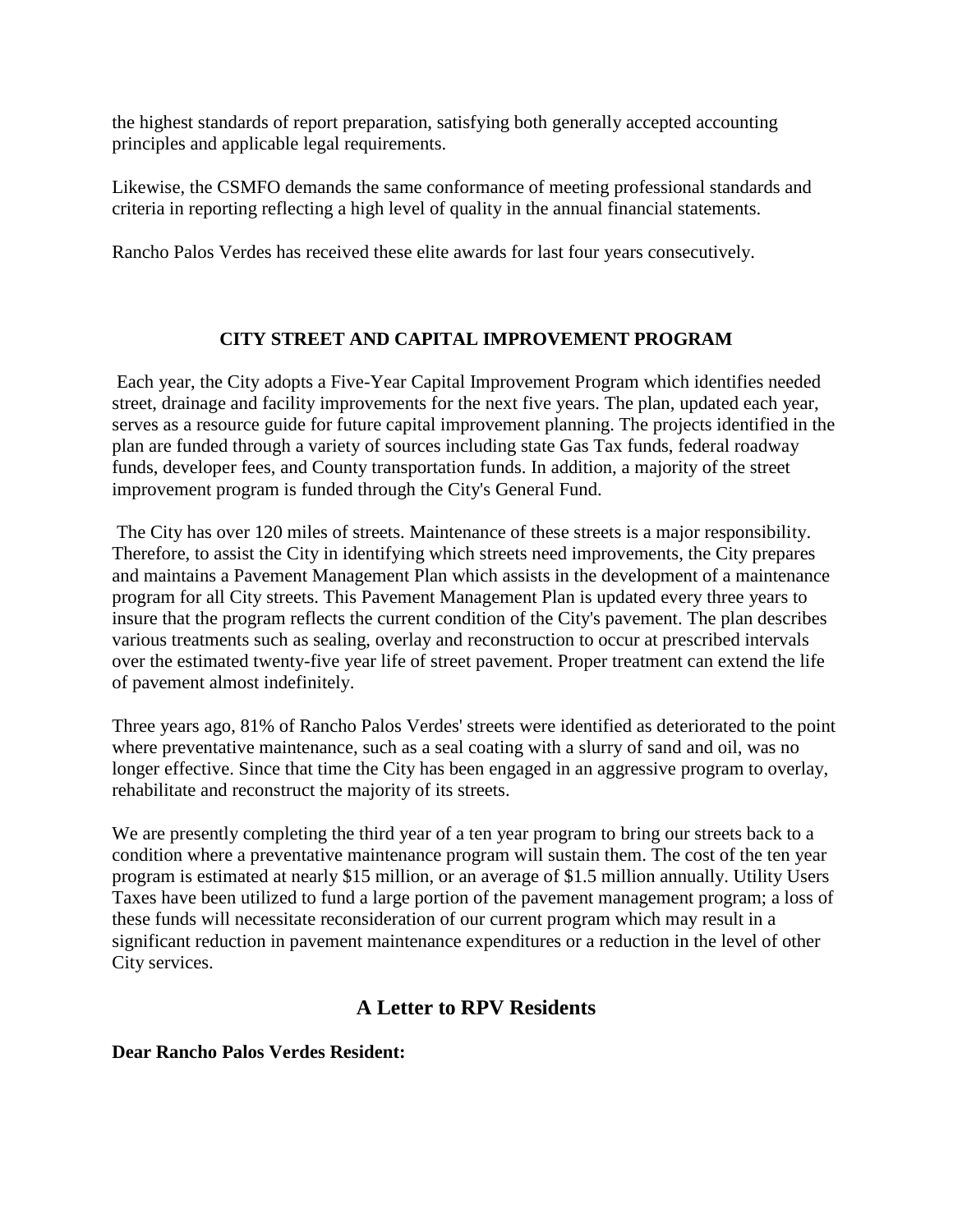In the Spring 1992 issue of the Community Forum Newsletter I included a short letter to the residents of the City which reflected on an often asked question about government:. That question appeared in a letter to the editor of our local newspaper and asked why the City cannot live within its means. The answer to that question is that the City does live within its means - and we will continue to do so! More importantly, as residents of the community you have an important opportunity this November to help decide exactly what those "means" will be by voting on whether the City will continue the existing 3% Utility User Tax. The question also points out, however, that we do not always do a good enough job of telling you about the City and about our finances.

This newsletter includes a number of articles that tell you a little about the City's finances. We believe the City of Rancho Palos Verdes does a very good job of providing excellent service with limited revenues. We hope that you agree and continue to support the City as you have in the past. There are many opportunities to let your elected officials know your views on issues. In addition to voicing your opinion at the ballot box, the Council welcomes letters and phone calls on current topics throughout the year and particularly at budget time. Although the City cannot always please everyone, they do listen!

Finally, I would invite any member of the public wishing more information on the City's finances to call or come by City Hall to obtain a free copy of the "Budget in Brief" which provides an overview of the City's anticipated revenues and expenditures and a general description of program and projects for the 1996-97 fiscal year.

Sincerely,

Paul D. Bussey

City Manager

## **HOLIDAY TRASH COLLECTION SCHEDULE**

The collection of trash and recycling days will be delayed by one day during weeks in which a national holiday occurs\*. The schedule will revert back to normal beginning Monday of the week following the holiday.

**October:** No Changes

### **November: Thanksgiving Day Week:**

Trash regularly picked-up on Mon. 11-25, Tues. 11-26 & Wed. 11-27 - No Changes Trash regularly picked-up on Thursday 11-28 will be picked up on Friday 11-29

Trash regularly picked-up on Friday 11-29 will be picked up on Saturday 11-30

*\* For customers of Ivy Rubbish Disposal, pick-up days will not be changed due to holidays.*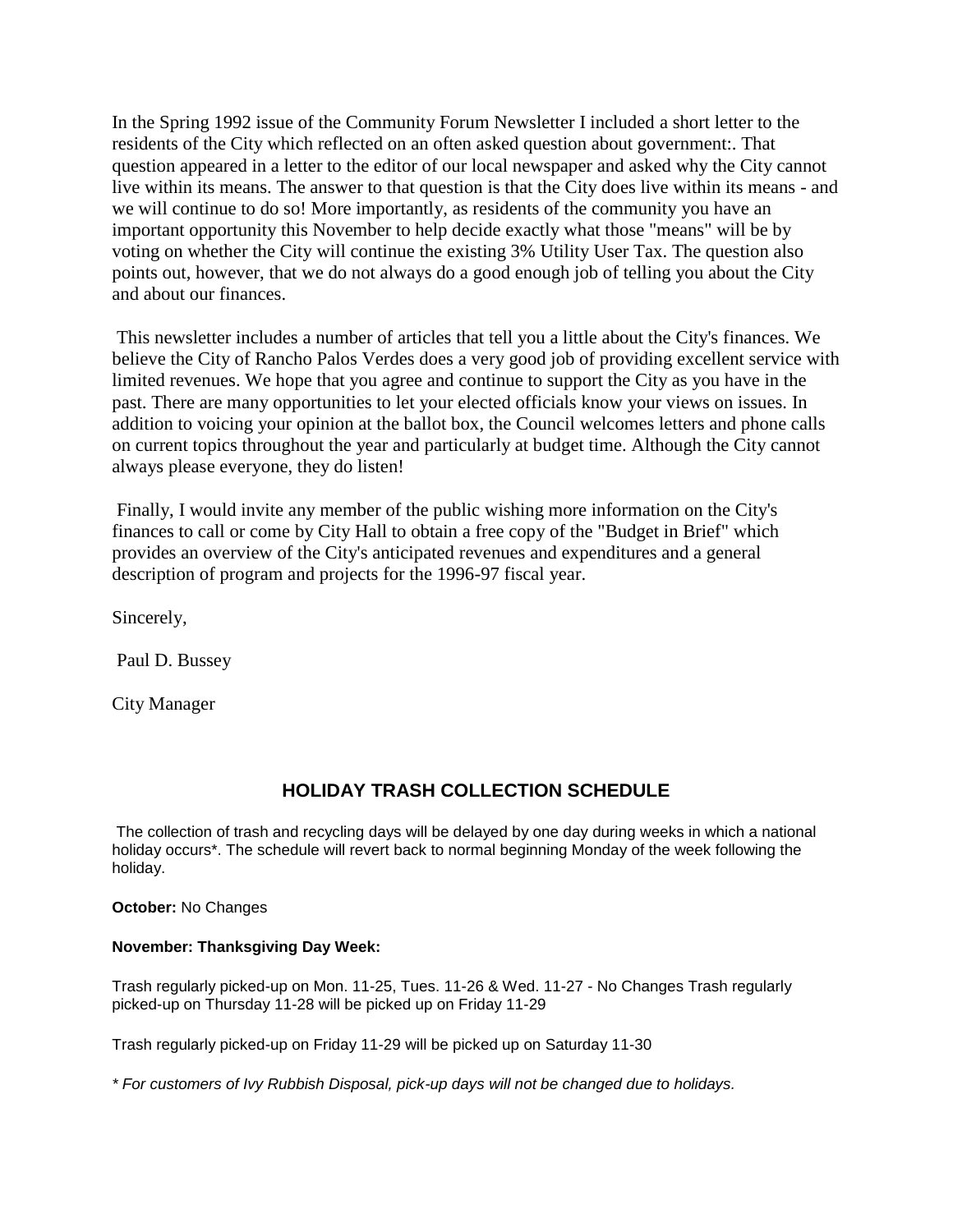## **PHONE BOOK RECYCLING PROGRAM**

Telephone book recycling is now simple and convenient. Between November 6 through December 15, 1996, RPV residents are encouraged to participate in the annual telephone book recycling program by placing the old phone books in the mixed paper curbside recycling bin. The phone books along with the other recyclables will be picked up on your regular recycling day. Yes, it's that simple!

#### **UTILITY USER TAX**

#### **??QUESTIONS AND ANSWERS??**

The November 5, 1996 ballot will include a measure asking the residents to validate and continue the existing 3% City Utility User Tax. The following questions and answers are designed to provide residents with information regarding the tax.

#### **What is the Utility User Tax?**

The Utility User Tax is a charge assessed on the following utility services provided in the City: electricity, water, gas, and telephone service, as well as the flat rate charged on cellular phone services. The charge in the City of Rancho Palos Verdes is 3% of the monthly bill per utility. Cable television is not subject to the Utility User Tax.

#### **Why will the November 1996 ballot include a measure to continue the existing City Utility User Tax?**

In September 1993 the City Council adopted a 3% Utility User Tax. Prior court cases supported the Council's ability to adopt the tax. However, a recent State Supreme Court has ruled that all general taxes require a majority vote of the electorate. While the status of the previously adopted tax is unclear, the City Council determined that the matter should be placed on the upcoming November ballot for voter approval.

#### **Is such a tax unusual?**

Not at all. Approximately 150 cities throughout California have a Utility User Tax, some as high as 12%. For example, the Cities of Palos Verdes Estates, Torrance, and Los Angeles have a Utility User Tax with a rate in that range from 6% to 10%.

#### **How much does the Utility User Tax cost me each year?**

The amount of the tax that each resident pays will vary dependent on their individual utility bills. Different people have different utility bills based upon their consumption. One person may have a relatively small telephone bill while their neighbor may have a much higher telephone bill each month. In very general terms, with a 3% tax rate an average household in the City may incur a monthly utility tax charge of about \$8.

#### **How long will the Utility User Tax last?**

A provision has been included in Utility User Tax ordinance which requires the City Council to review annually the need for the tax prior to adoption of the fiscal year budget. The Council recognizes that the utility tax should not be relied upon indefinitely. The City has been working hard to find replacement revenue through high quality income producing projects such as Ocean Trails and Long Point so we can eliminate the need for the utility tax. However, revenue from such projects may be years off.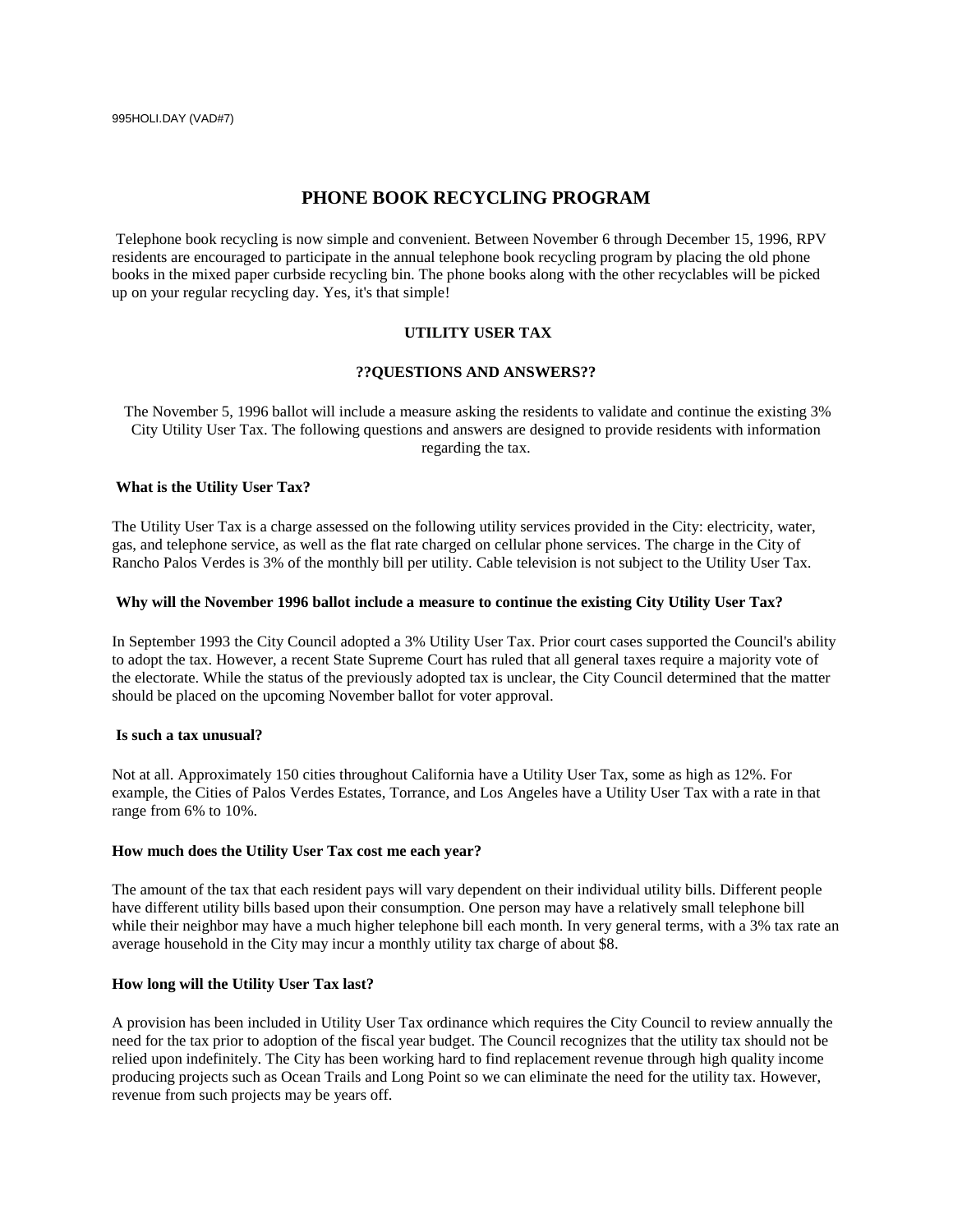#### **Can the City Council increase or decrease the amount of the tax?**

The Utility User Tax has a maximum rate of 3%. While the Council can reduce the amount below 3%, it is prohibited from increasing the tax above 3%.

#### **Does everyone have to pay the tax?**

An exemption has been provided for persons and families who meet certain low income criteria as defined by the Public Utilities Commission. Exemption applications are available at City Hall.

#### **Why does the City need the Utility User Tax?**

With the assistance of numerous volunteer citizens to ensure that we are your money wisely, a five year financial model of revenues and expenditures was prepared. The model shows that necessary expenditures will exceed revenues over the five year period. The Utility User Tax provides the additional revenue to bridge this shortfall.

#### **I pay property taxes. Where do my property tax dollars go?**

The City newsletter contains an article on this specific topic. In summary, the City only receives about 6.4% of your property tax dollars. This amount is only enough to pay for the cost of your City police protection.



#### **How do RPV expenses compare with other cities?**

A recent survey of surrounding communities indicates that Rancho Palos Verdes' General Fund expenses are substantially lower than those of other cities. The surrounding cities' General Fund expenditures per resident range from \$150 to \$650. General Fund expenditures in Rancho Palos Verdes are only \$154 per resident. The newsletter contains a detailed graph of these expense comparison.

#### **How will the Utility User Tax money be spent?**

A 3% Utility User Tax generates approximately \$1.5 million annually for the City. The money raised from the Utility User Tax allows the City to properly maintain the essential public safety levels, your streets, and other actions necessary to maintain property values and sustain quality of life of Rancho Palos Verdes. Although the funds may be used in all areas, the City Council adopted a Resolution memorializing their intent to use the funds generated from the Utility User Tax for public safety, road and street maintenance and reconstruction, and other necessary capital projects.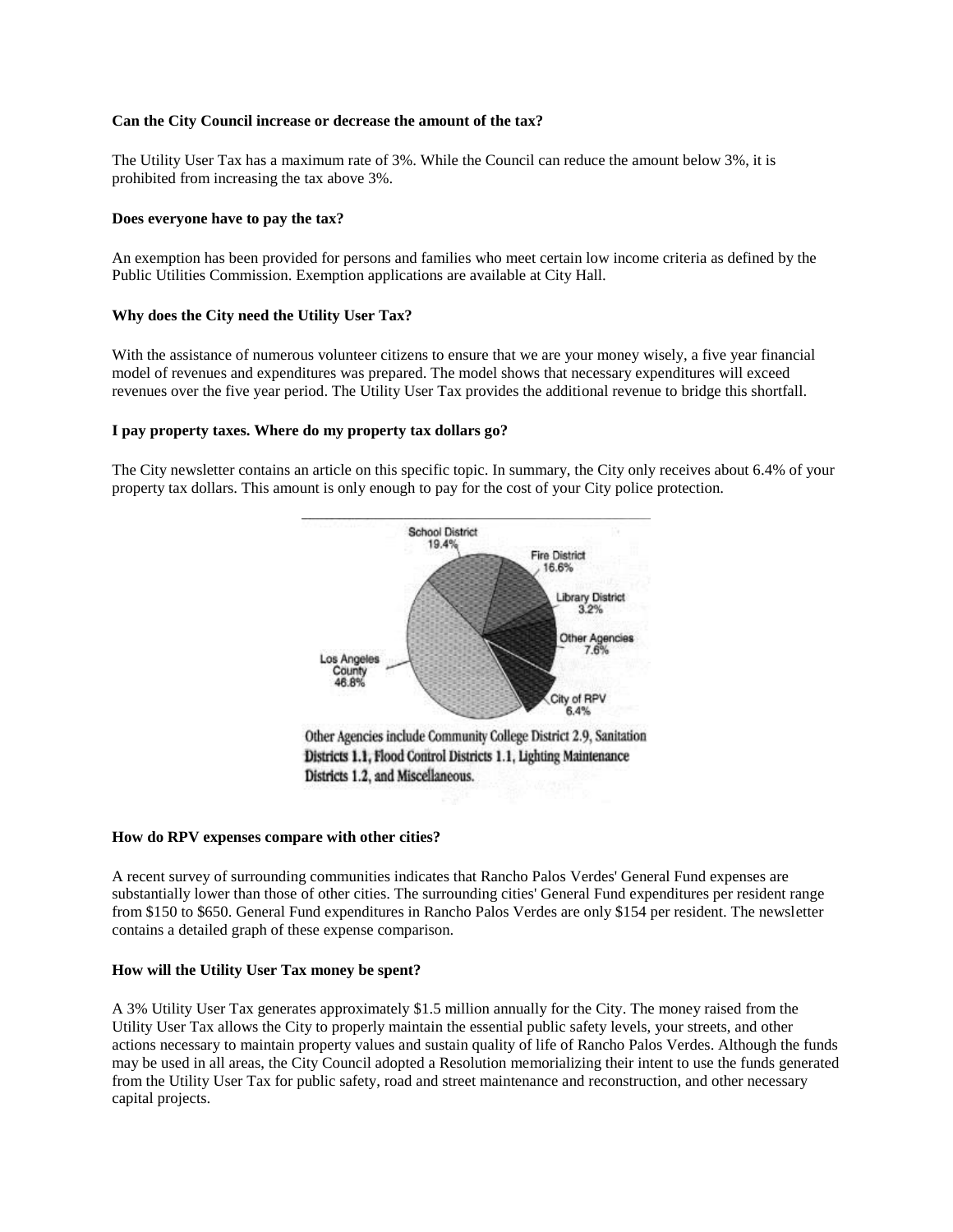## **RECREATION CLASSES OFFERED AT CITY PARK FACILITIES**

**Privatized recreation classes for the summer session will be held at various park sites in Rancho Palos Verdes. If you are interested in registering for these programs, you may pick up registration information at Hesse Park, the Recreation and Parks office, or call the individual instructors. A list of current instructors, with their names, phone numbers and type of classes offered, is listed below.**

**Vi Ballard (310) 377-4525** 

**Mommy and Me (birth - toddler)**

**(walking to 18 months)**

**Wendy Beckum (310) 325-1331**

**Creative Memories Workshops (Adult)**

**Ann Bosma (310) 375-2064**

**Aerobic Dancing: Lite Impact (Adult)**

**Herb Clarkson (310) 377-6342**

**Amateur Radio Class (Teen/Adult)**

**Jacquelyn Fernandez (310) 377-2965** 

**Adventures in Exercise for Women (Adult)**

**Larry Johnson (310) 372-5224** 

**Tennis - Beg/Int/Adv (Youth, Teen, Adult)** 

**Pee Wee Tennis (4-7 years)**

**Julda Joon (310) 377-7826** 

**English As A Second Language - Beg/Int (Adult)**

**Denise Knight (310) 541-2252**

**Meditation Classes (Teens/Adults)**

**Holistic Health Classes (Teens/Adults)**

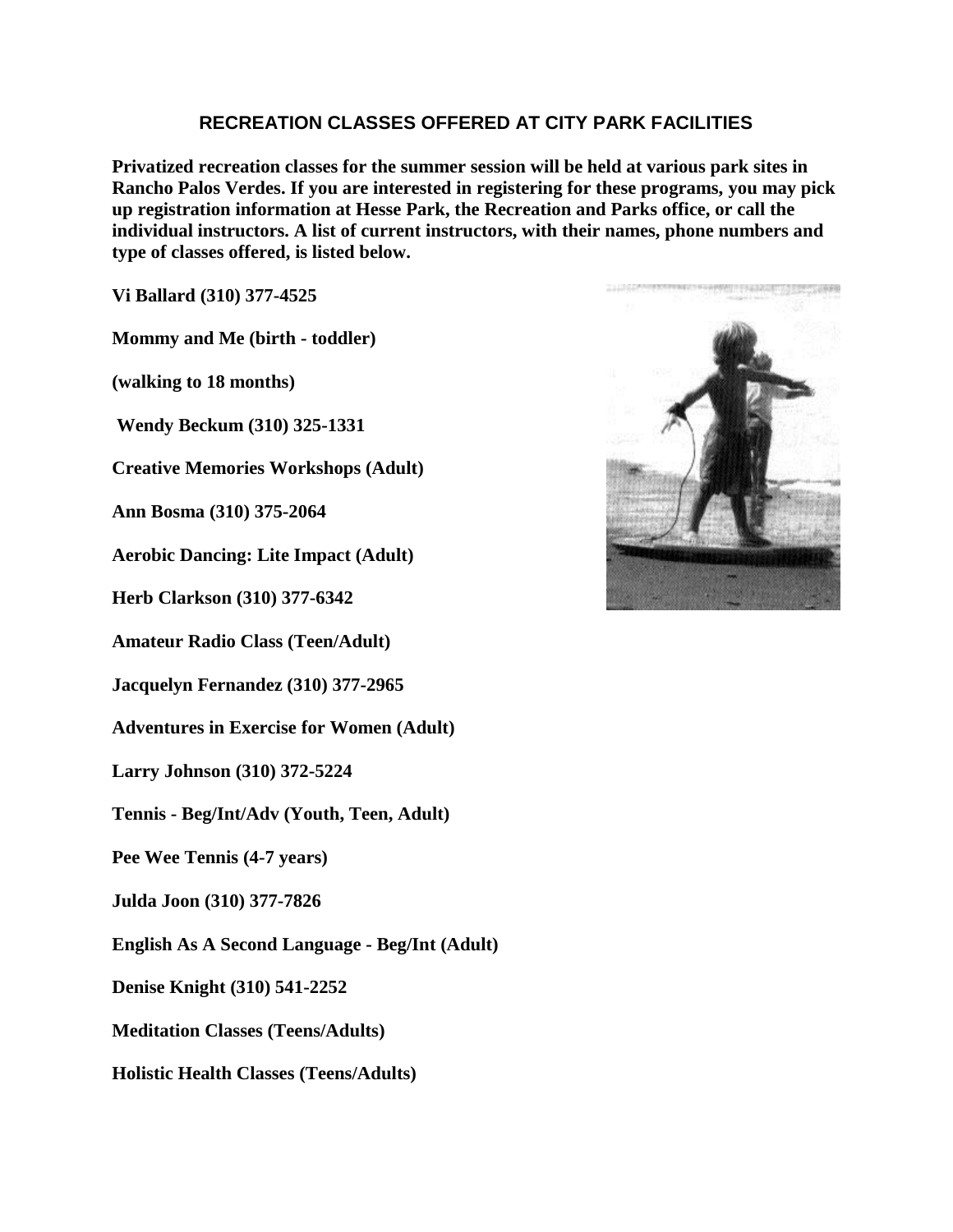**Spiritual Growth Classes (Teens/Adults) Jeanne Murphy (310) 377-8507 Ladies Exercise (Adult) Sachiye Nakano (310) 544-1624 Awareness Through Movement - Feldenkrais Method (Adult) Barry Sacks (310) 514-2030 Mommy & Me (18 - 30 months) Wee Tots (2 1/2 - 4 years)**

**If you are interested in teaching at one of our park sites, please call 541-8114.**

## **DOES THE CITY SPEND TOO MUCH?**

**We hear that question frequently and it is a valid question. Balancing the competing service needs of all the residents is not always easy. Individuals will always have differences of opinion as to what services are most important, so it is not difficult to find something in the City budget that one person would keep, but another would throw out. How, then can the public measure the overall level of City spending? Is the spending level too high? Is it too low?**

**One way to determine if the City is spending too much is to compare ourselves with other cities. The graph compares the per capita General Fund expenditures of Rancho Palos Verdes with eleven other cities. You will notice that RPV has the lowest per capita expenditures of any of the cities. More importantly, RPV's per capita expenditures are significantly lower than all other Peninsula cities. Does that mean the other cities spend too much? Not at all! But it does give a strong indication that the residents of Rancho Palos Verdes are getting their money's worth.**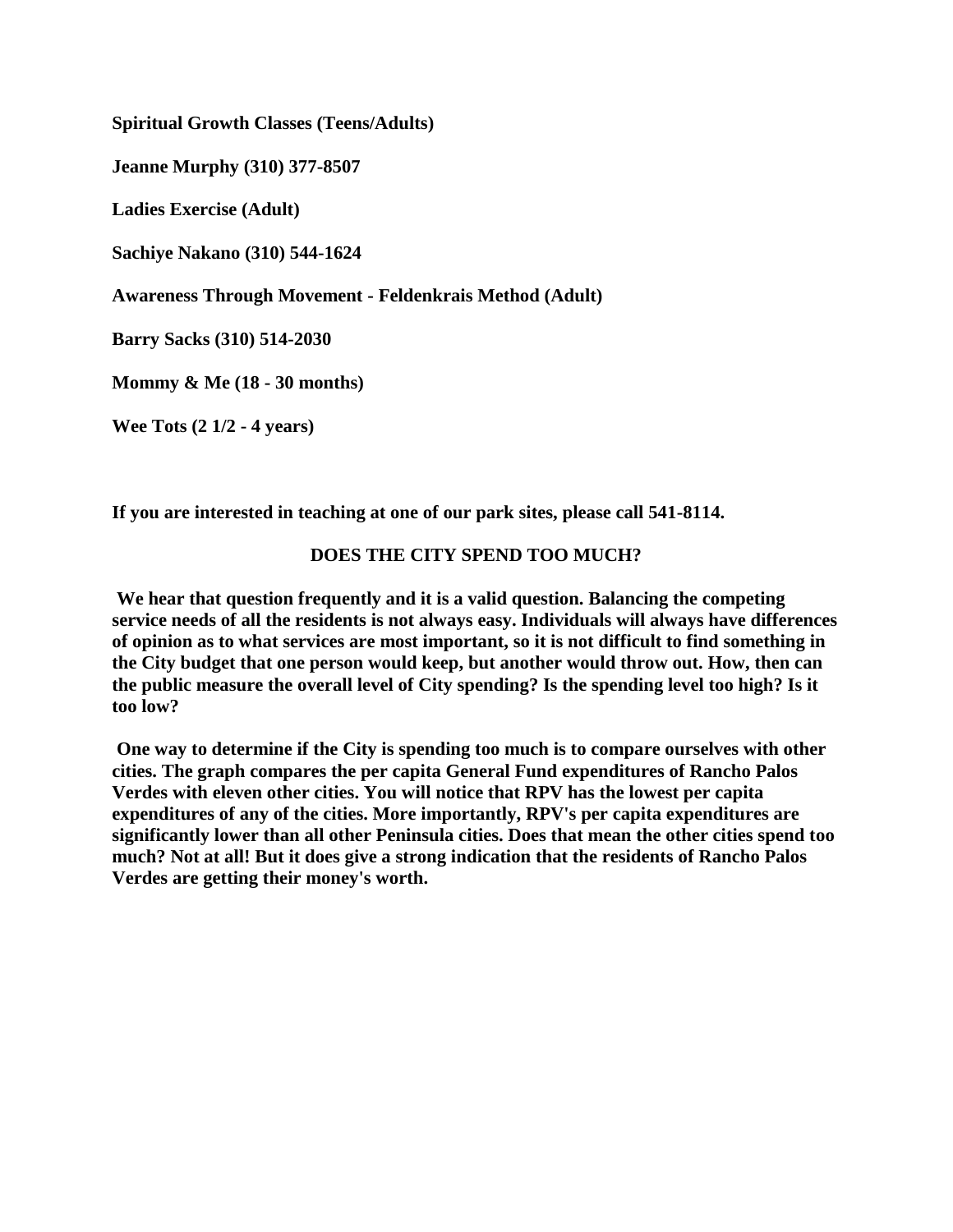

**STATUS OF PROPOSITION M**

## **THE VIEW PRESERVATION AD RESTORATION ORDINANCE**

**As many residents are aware, a ballot measure (Proposition M) was passed by the Rancho Palos Verdes voters in November 1989, which established a View Preservation and Restoration Ordinance. In addition to creating a mechanism to preserve existing views within the City, the Ordinance also established a ten member View Restoration Commission to rule on cases where vegetation had already blocked previously existing views. The Commission was established in September 1990.**

**However, in April 1991, a group of property owners filed a lawsuit against the City, challenging the constitutionality of the Ordinance. At that time, the City Council suspended the activities of the View Restoration Commission and the staff enforcement of this Ordinance, pending the outcome of the lawsuit. After an initial court ruling in the city's favor in December 1993 and a subsequent appeal by the same plaintiffs in March 1994, the court of appeals ruled in favor of the Ordinance in October 1995 and no further appeals were filed.**

**Since the court of appeals decision late last year, the View Restoration Commission (which was re-appointed at the beginning of this year) has held a series of meetings to formulate specific recommendation on how the Ordinance and the associated Guidelines should be modified and clarified to improve the View Restoration Permit process. The City Council adopted the revised Ordinance in September 1996, which will become effective in mid-October 1996. The Commission anticipates bringing back its final recommendations to the City Council regarding the revised Guidelines about this same time. The city anticipates that by the end of October 1996, the View Restoration Commission will begin working through the backlog of View Restoration Permit applications that were placed into suspension by the lawsuit and that new applications for View Restoration Permits will be accepted by early November 1996.**